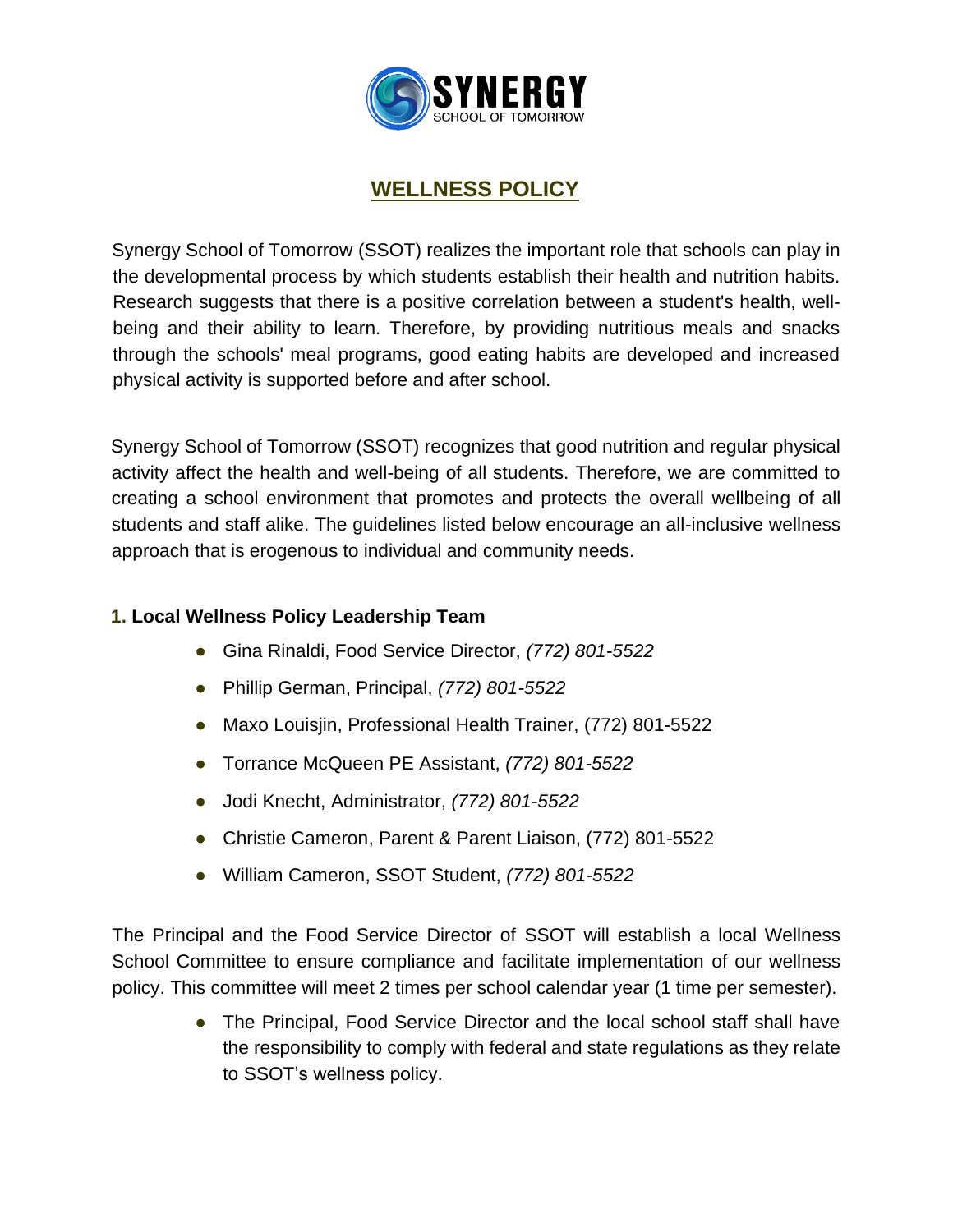- The Principal and Food Service Director will be responsible for establishing the Wellness School Committee that will ensure compliance with the policy.
- The Wellness School Committee will include, but is not be limited to, the following stakeholders: parents, students, school food service program representatives, school administrators, school health professionals, physical education teachers and the general public.
- The Wellness School Committee is responsible for:
- Ensuring compliance with federal and state regulations for competitive food and beverage items sold on the school campus (7 CFR 210.11 and FAC 5P 1.003), O Maintaining a school calendar identifying the dates when exempted competitive food fundraisers will occur in accordance with the frequency specified in paragraph (c) of FAC 5P-1.003, Reporting its school's compliance of the aforementioned regulations to FSD, the person responsible for ensuring overall compliance with SSOT's wellness policy.

## **2. Nutrition Promotion**

Academic performance and overall health/wellness is affected by the availability and choice of nutritious foods in our school. Nutritious foods support student physical growth, brain development, resistance to disease, emotional stability and ability to learn. Therefore, creating food environments that encourage healthy choices and participation in the school meal programs, can positively foster lifelong eating habits.

#### **SSOT Nutrition Goals:**

The school environment, including the classroom and cafeteria, shall provide clear and

consistent messages that promote and reinforce healthy eating.

- SSOT will implement evidence-based strategies to promote healthy food choices through the school meal programs using Smarter Lunchrooms techniques.
- Students will have access to useful nutrition information via posters, school newsletter and brochures made available in classrooms, school website, Gradelink and throughout the school campus.
- The school will provide parents with healthy snack ideas, lists of foods for healthy celebrations.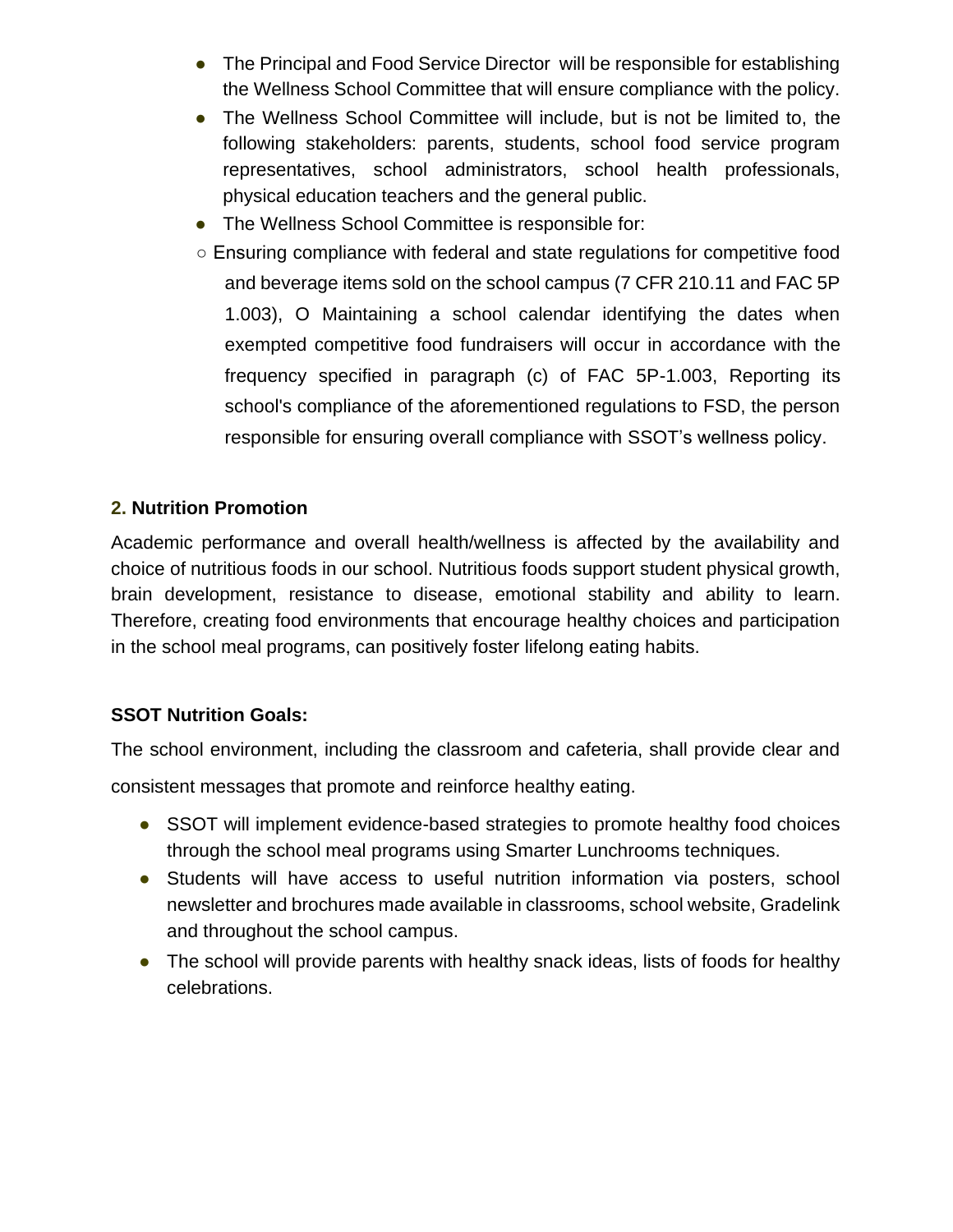## **SSOT Nutrition Education**

Nutrition education will teach skills that are calorie- balanced, behavior-focused, energy expenditure and how to read and comprehend nutrition facts labels. The staff responsible for nutrition education will be adequately prepared and participate regularly in professional development activities to ensure the effectiveness of the nutrition program presented. Preparation and professional development activities will provide basic knowledge of nutrition combined with virtuosity in program-specific instructional techniques and strategies.

#### **SSOT Nutrition Education Goals:**

- Our students will receive health and/or nutrition education that is well-rounded, interactive and reinforce skills needed to foster healthy eating behaviors.
- Classroom instruction, activities and student participation are provided in health, PE and Pre-Med classes. Student nutrition evaluations are given orally, written or project based to ensure they understand how food reaches the table and the inference it has for their health and future.
- Staff shall integrate hands-on experiences such as horticulture, culinary classes and activities, enrichment activities such as farmer's market tours and visits to community gardens with the core curriculum. Students will receive homework supporting these activities to ensure comprehension. Students will harvest vegetables from the school garden and work with the cafeteria staff to create wholesome snacks.

## **Physical Activity**

SSOT realizes that physical activity is an essential element of our school's instructional programs. Therefore, we shall provide the opportunity for all students to develop the skills, knowledge and attitudes necessary to participate in a lifetime of healthy physical activity.

All students in grades K-8 shall receive a minimum of 80 minutes per week of instructionally relevant physical education and a minimum of 120 minutes per week of structured recess activities (ie, karate, dance and soccer). Students in grades 6-12 may participate in afterschool programs such as soccer, cheerleading, flag football and ballet. Students in grades 9-12 shall receive a minimum of one credit of physical education (HOPE) in senior high school as required for graduation with approved education FLDOE course codes.

#### **SSOT Physical Activity Goals:**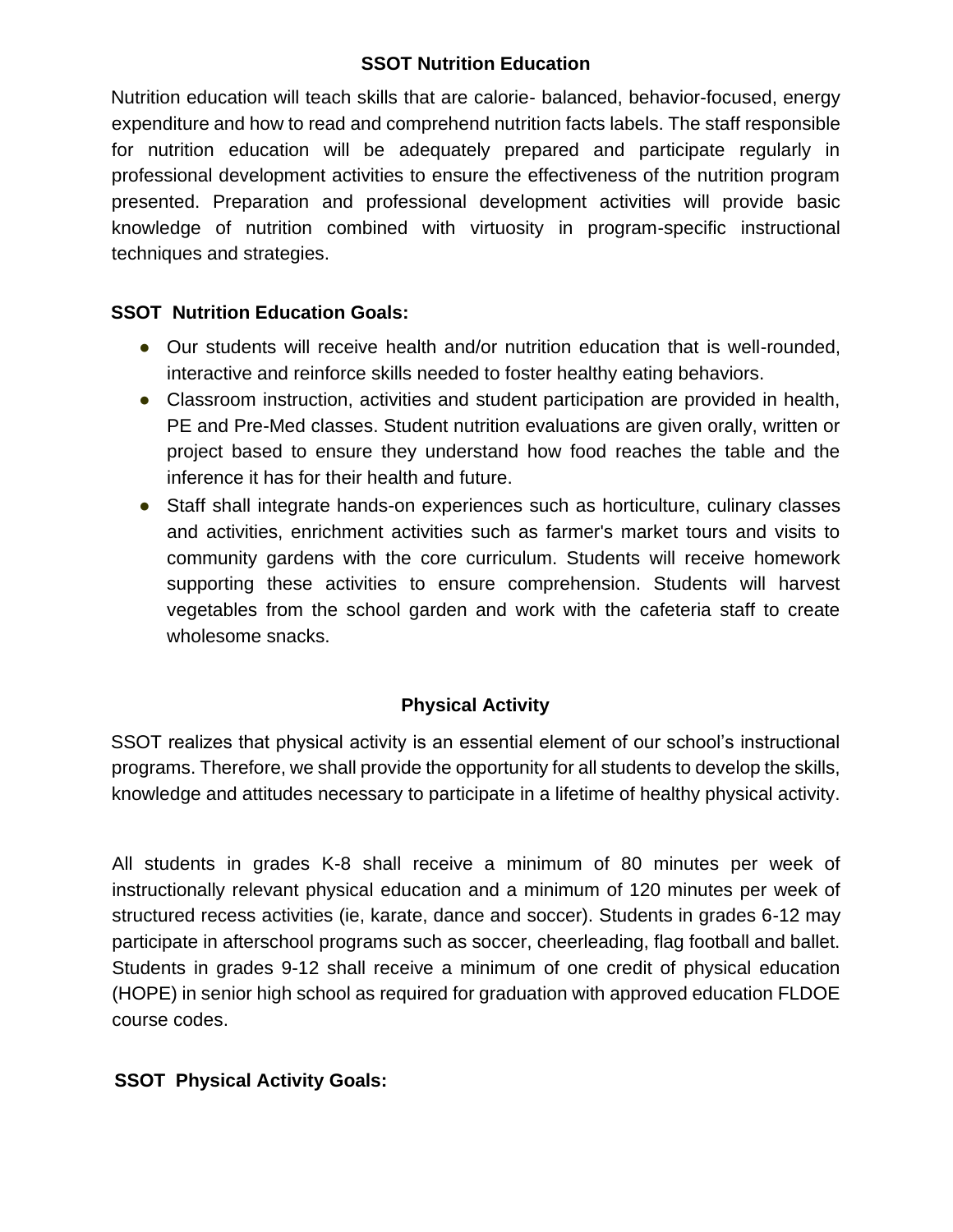- All elementary school students will have at least 40 minutes of daily recess. Our school will provide space, equipment and an environment conducive to safe and enjoyable play.
- Students will have the opportunity to be involved in physical activity through physical education programs, before and after-school activities or other activity programs.
- Students will be encouraged to participate in community-offered fitness and athletic programs.

Staff will be encouraged to participate in 150 minutes of moderate-intensity aerobic activity (e.g., brisk walking, dance, ) every week.

● Staff will be informed of the opportunity to participate in physical activity in afterschool programs and community events.

## **3. Other-School Based Activities**

SSOT will integrate wellness activities throughout the entire school. These initiatives will include, but are not limited to nutrition, physical activity and other wellness components so that all contributions work towards the intended goals and objectives used to promote student well-being, optimal development and strong educational outcomes.

# **General Guidelines**

The goals outlined by the SSOT wellness policy will be well-advised in planning all schoolbased activities (such as school events, field trips, dances and assemblies). SSOT will review "Smarter Lunchroom" tools and strategies and incorporate these practices into their school cafeterias as applicable. After school programs will encourage healthy snacking and physical activity.

SSOT shall actively develop and support the engagement of students, families and staff in community health-enhancing activities and events at the school or throughout the community, while maintaining compliance with applicable drug, alcohol and tobacco-free policies.

## **Eating Environment**

- Students will be provided an adequate amount of time to consume their meal with a minimum of 25 minutes after receiving their food from the line.
- Convenient access to facilities for hand washing and oral hygiene will be available during meal periods.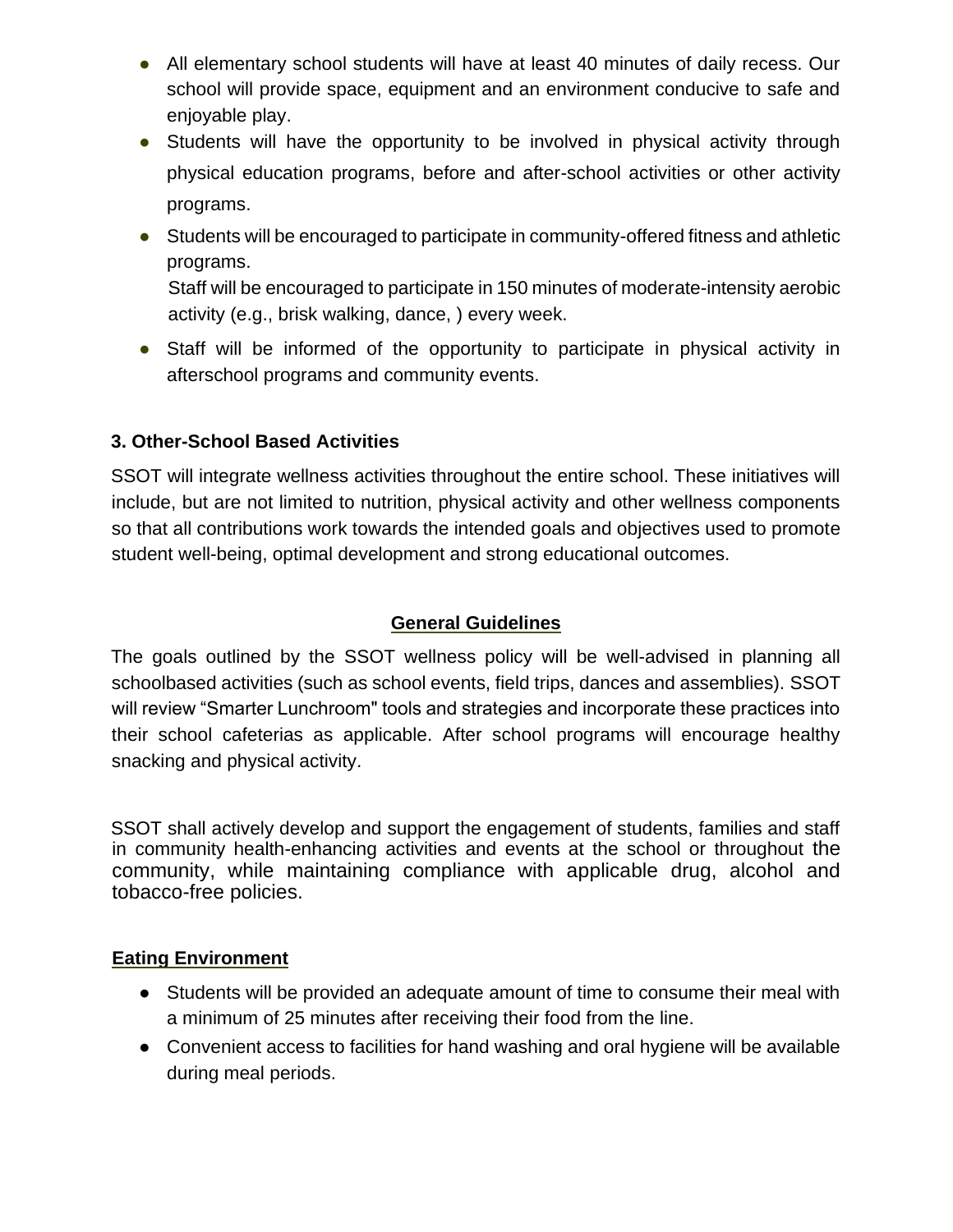## **HealthierUS School Challenge**

• SSOT will be encouraged to join the United States Department of Agriculture (USDA) Team Nutrition program and submit an application to be recognized as a HealthierUS School Challenge: Smarter Lunchrooms (HUSSC: SL) school.

# **Recycling**

● SSOT shall maximize the reduction of waste by recycling, reusing, composting and purchasing recycled products.

# **Employee Wellness**

• SSOT staff will be provided with opportunities to participate in physical activities and healthy eating programs that are accessible and free or low-cost.

# **Health Services**

● An integrated plan of accessible health services shall be provided to students and staff and shall include, but is not limited to, school safety, violence prevention, communicable disease prevention and pre-med, health screening, community health referrals, immunizations, parenting skills information and first aid/CPR training.

# **Use of School Facilities Outside of School Hours**

• SSOT will promote the use of school facilities outside of school hours for physical activity programs.

# **Withholding or Punishing**

- SSOT is committed to promoting health and wellness for all students and staff alike.
- SSOT teachers and/or other school personnel will not negate or demand physical activity as a way of punishment.
- SSOT disallows the use of food as a reward, unless merged into an activity that supports positive nutrition messages (such as a guest nutritionist or field trip to a farm).

# **4. Guidelines for All Foods and Beverages Available During the School Day**

SSOT will operate and provide food service in accordance with USDA's National School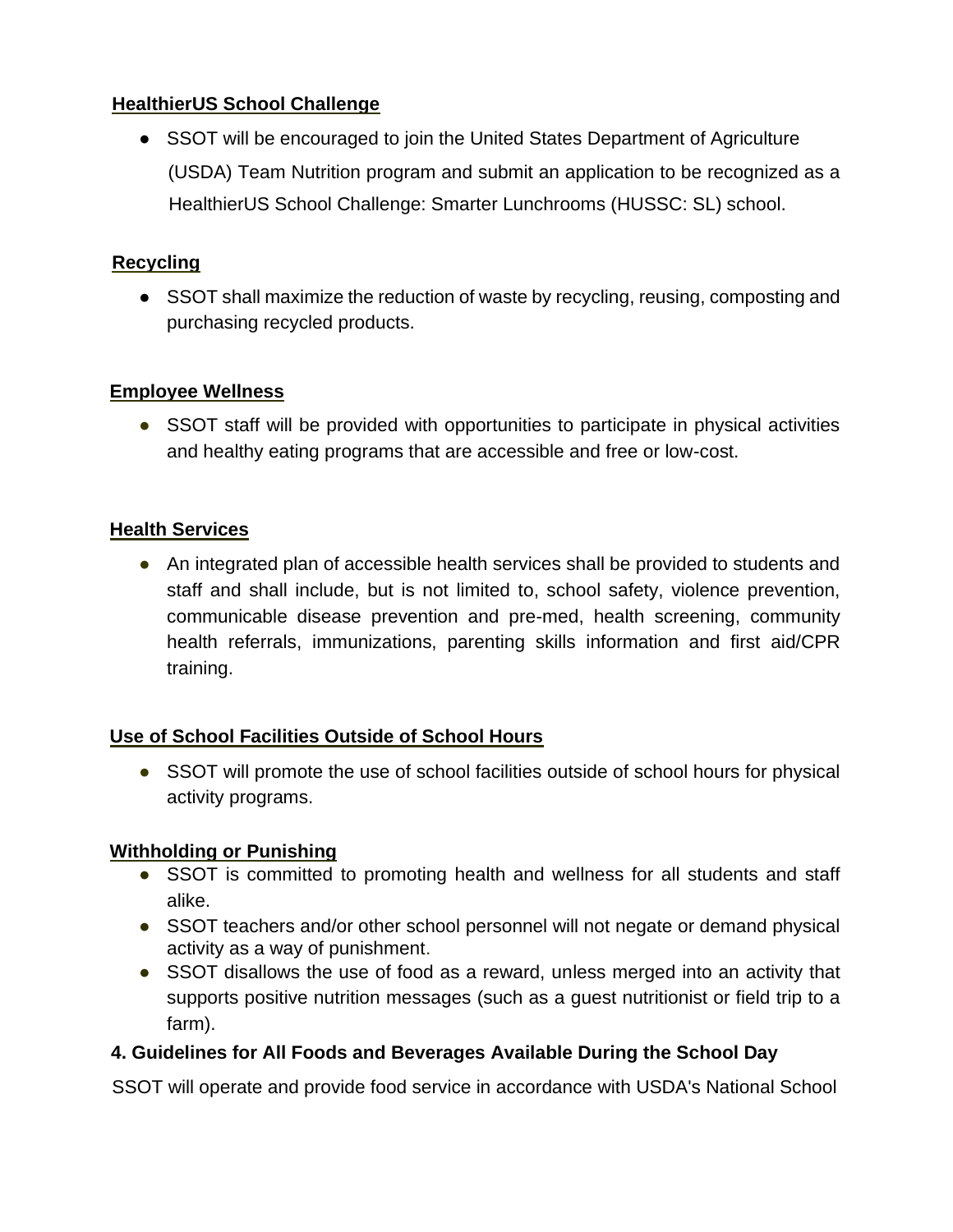Lunch Program (NSLP) standards and applicable laws and regulation of the state of Florida. The guidelines for reimbursable school meals shall not be less restrictive than regulations and guidance issued by USDA.

## **General Guidelines:**

- To the utmost extent possible, SSOT will participate in available federal school meal programs, including the SBP, NSLP, ASSP and SFSP.
- School meals will include a variety of nutrient-dense foods, including whole grains and fiber-rich fruits and vegetables.
- All reimbursable meals will meet nutrition standards mandated by USDA, as well as any additional state nutrition standards that go beyond USDA requirements.
- Free, potable water will be made available to all children during each meal service.

# **Competitive Foods**

All foods and beverages sold on the school campus to students outside of reimbursable school meals are considered "competitive foods," and must comply with the nutrition standards for competitive food as defined and required in 7 CFR 210.11.

*[School campus means, for the purpose of competitive food standards implementation, all areas of the property under the jurisdiction of the school that are accessible to students during the school day. School day means, for the purpose of competitive food standards implementation, the period from the midnight before, to 30 minutes after the end of the official school day.]* 

- Competitive foods include items sold from vending machines, school stores, a la carte in the cafeteria, and for in-school fundraisers.
- Unless being sold by SSOT food service program, it is impermissible for any competitive food item sold to students during the school day to consist of ready-to eat combination foods of meat or meat alternate and grain products, as defined in *7 CFR 210.10 and 210.11. (FAC 5P-1.003)*
- All competitive food items sold to students must meet general nutrition requirements and nutrient standards to be allowable.

# **General Nutrition Requirements for Competitive Foods:**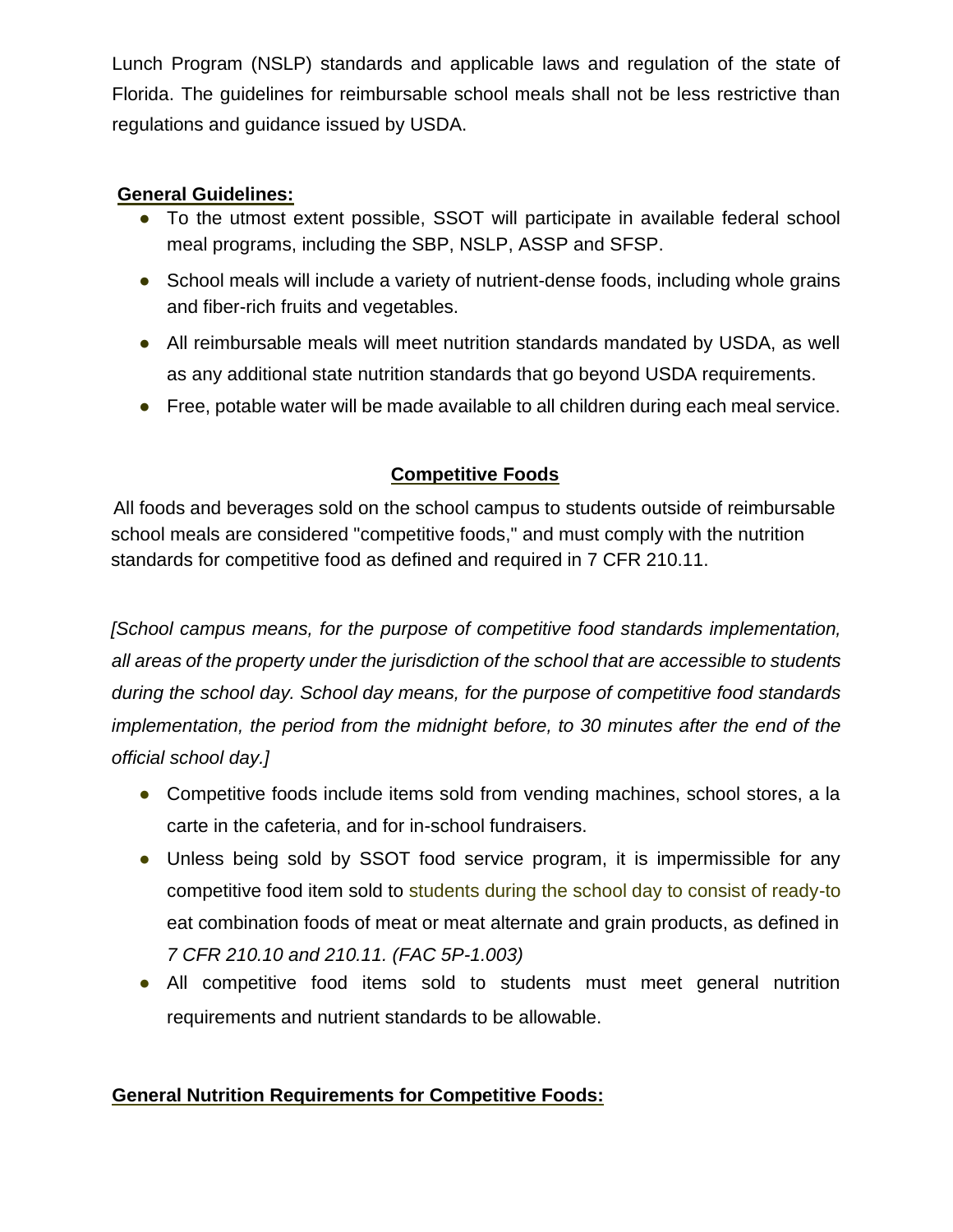- The first ingredient one of the non-grain major food groups: fruits, vegetables, dairy or protein foods (meat, beans, poultry, seafood, eggs, nuts, seeds, etc.), be a grain product that contains 50 percent or more whole grains by weight or have a whole grain as the first ingredient; or; or Be a combination food that contains 1/4 cup of fruit and/or vegetable.
- If water is the first ingredient, the second ingredient must be one of the above.

| <b>Nutrient Standards</b> | <b>Snack Items and Side Dishes</b><br><i>(including any added</i><br>accompaniments) | <b>Entrée Items</b><br><i>(including any added)</i><br>accompaniments)     |  |
|---------------------------|--------------------------------------------------------------------------------------|----------------------------------------------------------------------------|--|
| <b>Calories</b>           | 200 calories or less                                                                 | 350 calories or less                                                       |  |
| <b>Sodium Limits</b>      | 200 mg or less                                                                       | 480 mg or less                                                             |  |
| <b>Total Fat Limits</b>   | 35% or less of total calories                                                        | 35% or less of total calories                                              |  |
| <b>Saturated Fats</b>     | Less than 10% of total calories                                                      | Less than 10% of total<br>calories                                         |  |
| <b>Trans Fat</b>          | Og of trans fat as served (less<br>than or equal to 0.5 g per portion)               | Og of trans fat as served<br>(less than or equal to 0.5 g<br>per portion). |  |
| <b>Sugar</b>              | 35% of weight from total sugar as<br>served or less                                  | 35% of weight from total<br>sugar as served or less<br>Sugar               |  |

# **Nutrition Standards for Competitive Foods:**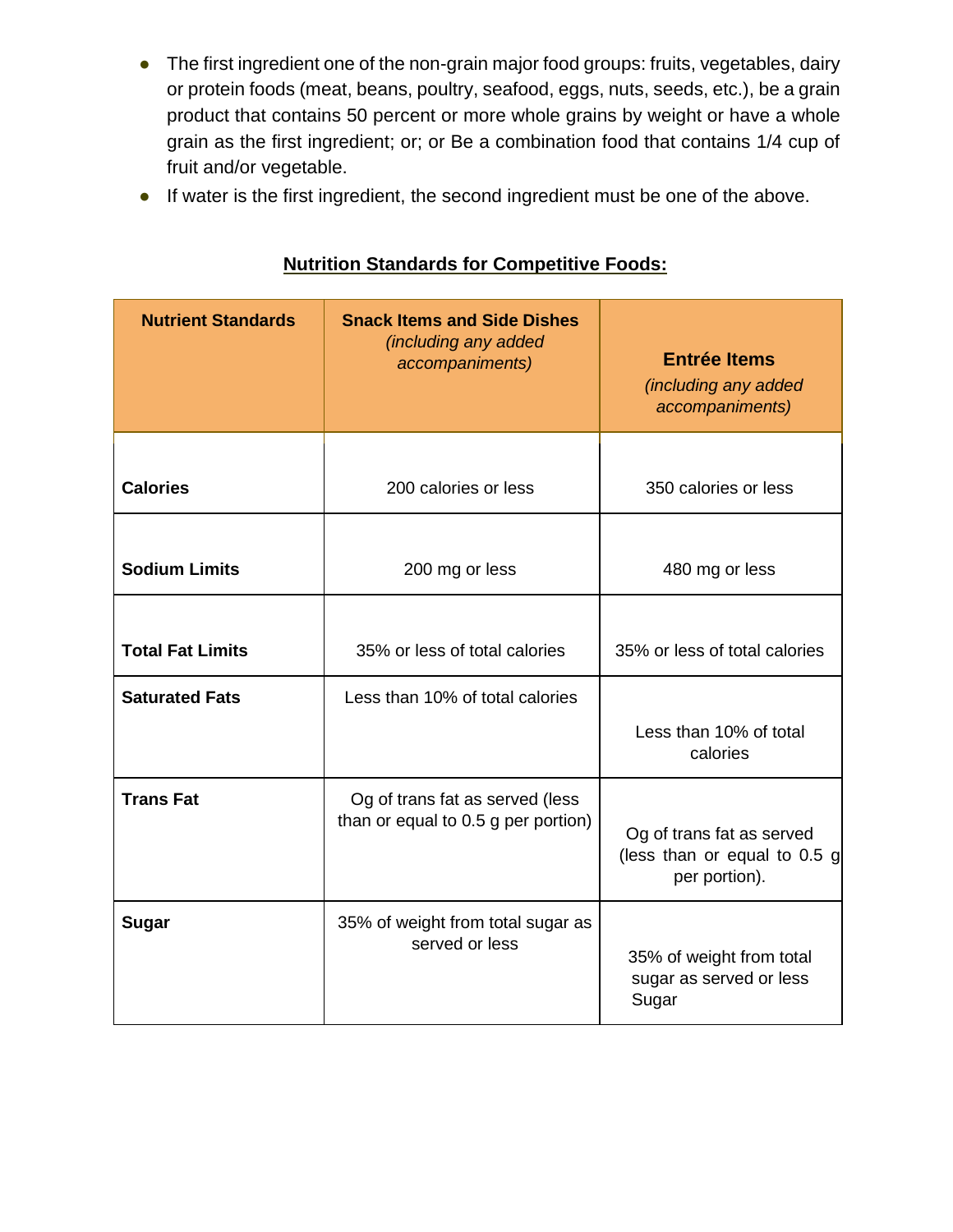# **Exemptions:**

Any entrée item offered as part of the breakfast or lunch program is exempt if it is served as a competitive food on the day of service or the day after service in the breakfast or lunch program. *\*Refer to 7 CFR 210.11 competitive food service standards for additional exemptions.* 

- Low sodium/No salt added canned vegetables with no added fats.
- Fresh or frozen fruits and vegetables with no added ingredients, except water.
- Reduced fat cheese, nuts, seeds and nut/seed butters, as well as seafood and whole eggs with no added fat are exempt from the total fat and saturated fat standards.
- Canned fruits with no added ingredients except water, which are packed in 100 percent juice, extra light syrup or light syrup.

# **Nutrition Standards for Beverages:**

| <b>Beverages</b>                                                               | <b>Elementary</b> | <b>Middle</b> | <b>High</b>      |
|--------------------------------------------------------------------------------|-------------------|---------------|------------------|
|                                                                                |                   |               |                  |
| Plain water                                                                    | Unlimited         | Unlimited     | <b>Unlimited</b> |
|                                                                                |                   |               |                  |
| Unflavored low-fat milk                                                        | 8 fl. oz.         | 12 fl. oz.    | 12 fl. oz.       |
|                                                                                | 8 fl. oz.         | 12 fl. oz.    | 12 fl. oz.       |
| Unflavored or flavored fat-free<br>milk                                        |                   |               |                  |
|                                                                                |                   |               |                  |
| 100% fruit or vegetable juice                                                  | 8 fl. oz.         | 12 fl. oz.    | 12 fl. oz.       |
|                                                                                | 8 fl. oz.         | 12 fl. oz.    | 12 fl. oz.       |
| 100% fruit or vegetable juice<br>diluted with water but no<br>added sweeteners |                   |               |                  |

*(Portion sizes listed are the maximum that can be offered.)*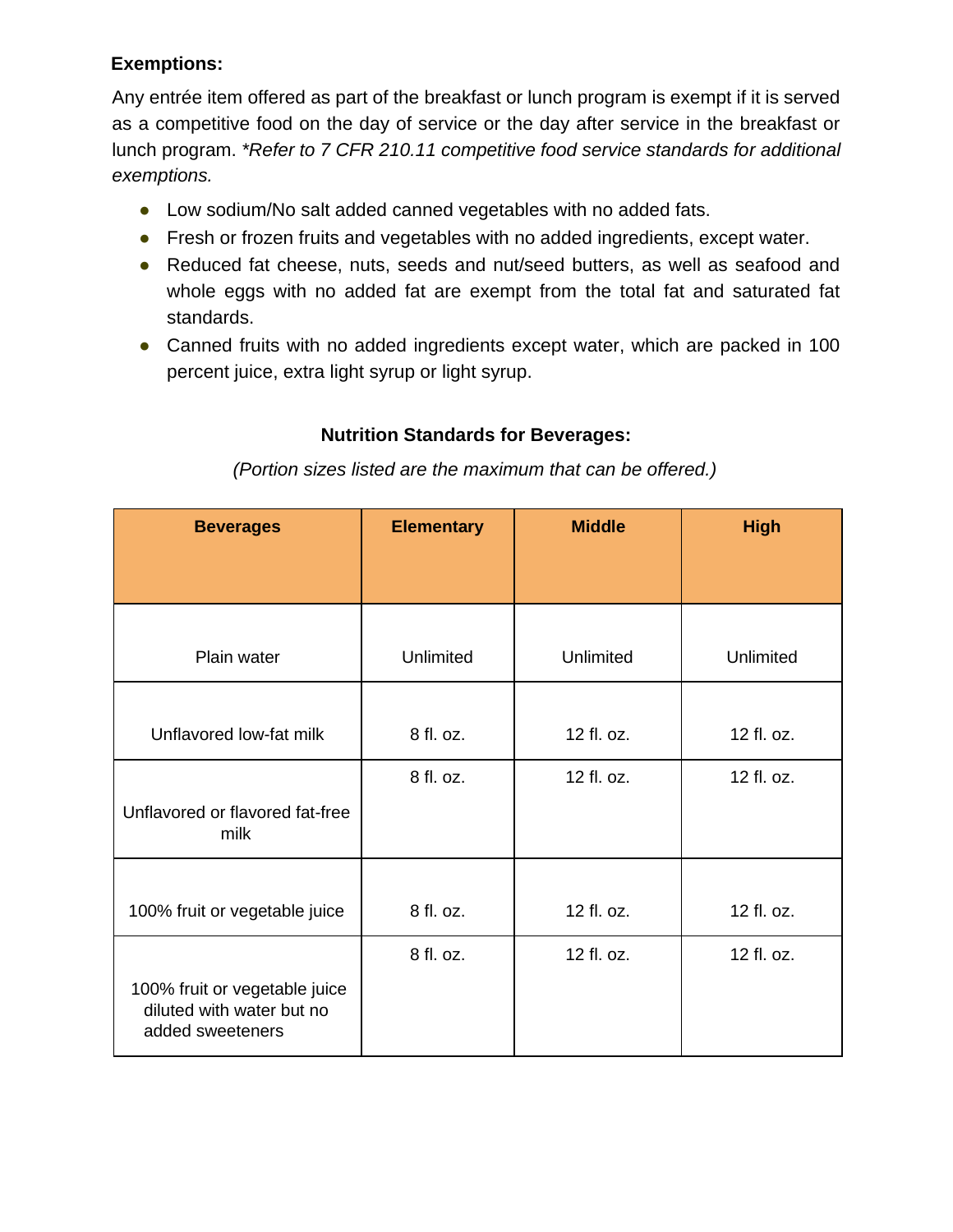|                                                                                                                                                               | <b>Not Allowed</b> | Not Allowed | 20 fl. oz. |
|---------------------------------------------------------------------------------------------------------------------------------------------------------------|--------------------|-------------|------------|
| Other flavored and/or<br>carbonated beverages that<br>are labeled to contain 5<br>calories or less per 8 fl. oz., or<br>10 calories or less per 20 fl.<br>OZ. |                    |             |            |
|                                                                                                                                                               | <b>Not Allowed</b> | Not Allowed | 12 fl. Oz. |
| Other flavored and/or<br>carbonated beverages that<br>are labeled to contain 40<br>calorie or less per 8 fl. oz. or<br>60 calories or less per 12 fl.<br>OZ.) |                    |             |            |

## **Exemptions and Exceptions:**

- Foods and beverages must be caffeine-free with the exception of trace amounts of naturally occurring caffeine substances for elementary and middle school students.
- Food and beverages for high school students may contain caffeine.

## **Standards for food and beverages available during the school day that are not sold to students:**

The school will provide parents and teachers a list of ideas for healthy celebrations/parties, rewards and fundraising activities.

- Class parties or celebrations shall be held after the lunch period and serve foods that meet the Smart Snacks in School nutrition standards.
- SSOT will limit celebrations that involve food during the school day to no more than one party per class per month.

## **Fundraising**

Fundraising efforts will be encouraging of healthy eating by complying with applicable regulations and nutrition standards for competitive foods while accenting the sale of nonfood items.

• SSOT will grant a special exemption from the standards for competitive foods as specified above for the purpose of conducting infrequent school-sponsored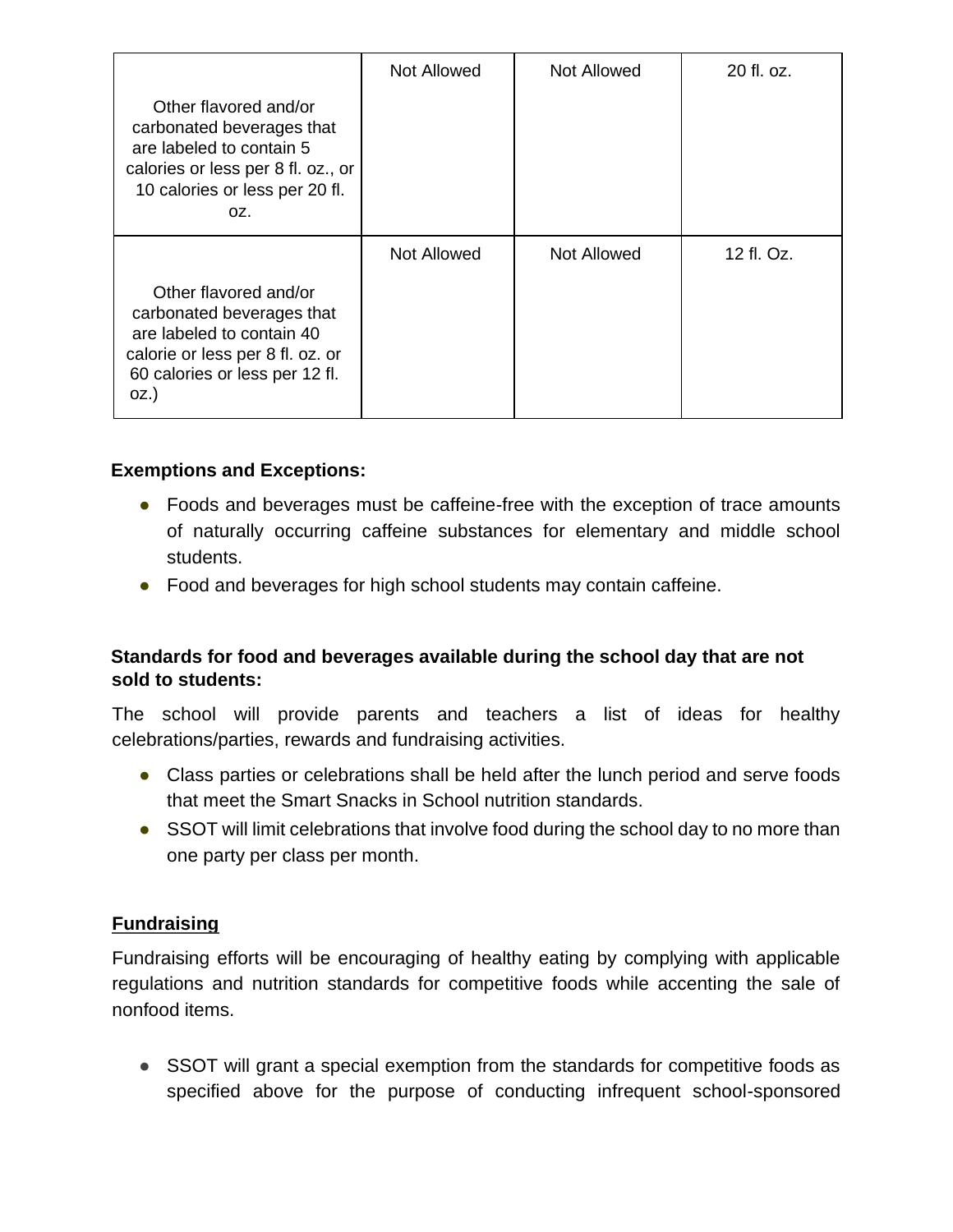fundraisers, not to exceed the following maximum number of school days per school campus each school year:

● No fundraisers that include the sale of food items will occur until thirty (30) minutes after the conclusion of the last designated meal service period.

| <b>School Type</b>        | <b>Maximum Number of School Days to</b><br><b>Conduct Exempted Fundraisers</b> |  |
|---------------------------|--------------------------------------------------------------------------------|--|
| <b>Combination School</b> | 10 days                                                                        |  |

SSOT will keep a school calendar identifying the dates when exempted competitive food fundraisers will occur. (FAC 5P-1.003)

# **5. Policy for Food and Beverage Marketing**

School-based marketing will be accordant with policies for nutrition education and health promotion. As such, the following guidelines apply:

- SSOT will only be permitted to market and advertise those foods and beverages that meet or exceed USDA's Smart Snacks in School nutrition standards.
- SSOT's nutrition department's replacement and purchasing decisions will reflect the marketing guidelines mentioned above.

## **6. Evaluation and Measurement of the Implementation of the Wellness Policy**

SSOT's Wellness School Committee will update and make modifications to the wellness policy based on the results of the annual review and triennial assessments and/or as local priorities change, community needs change, wellness goals are met, new health information and technology emerges and new federal or state guidance or standards are issued. The wellness policy will be assessed as indicated at least every three years following the triennial assessment.

Triennial Progress Assessments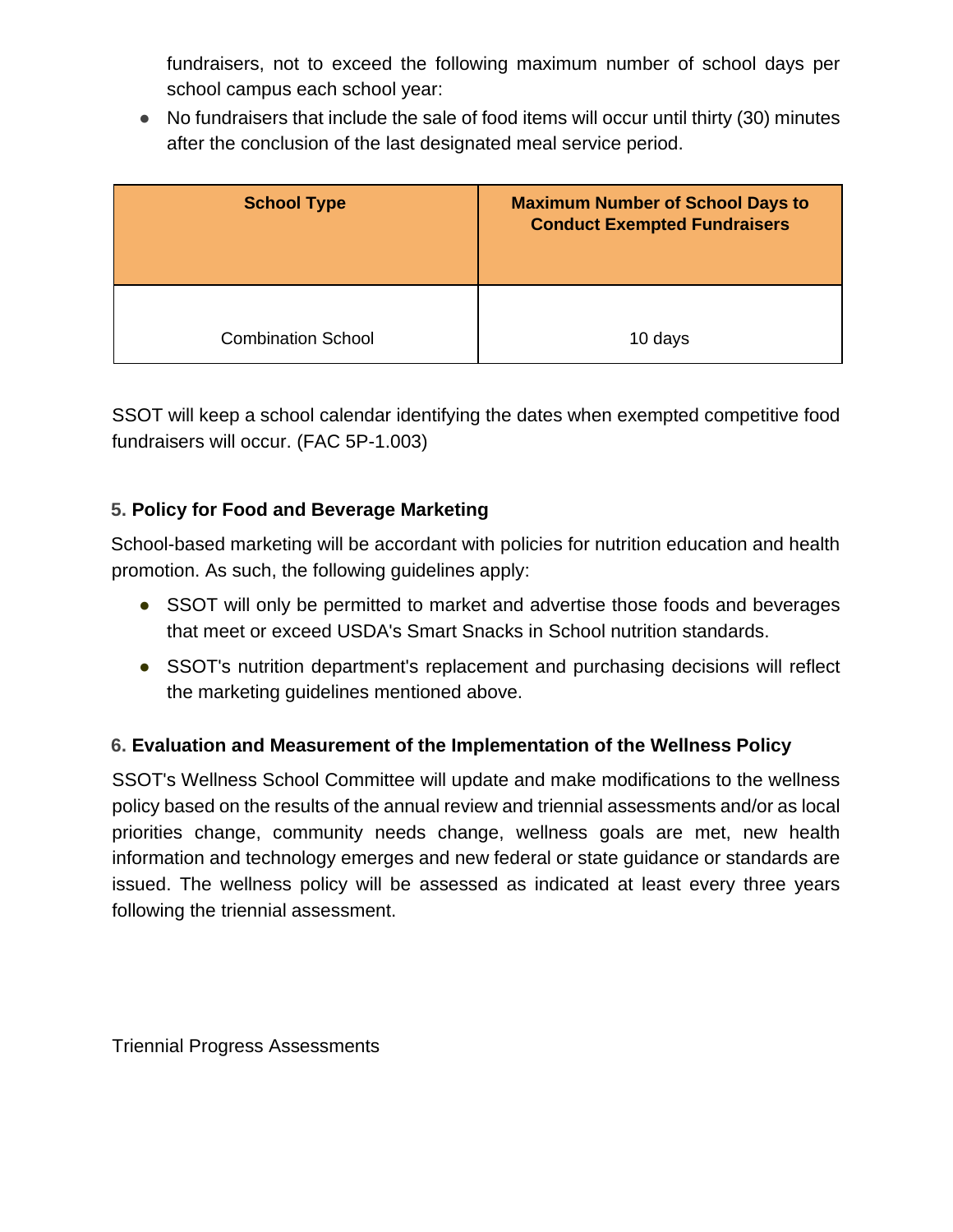SSOT will conduct an assessment of the local school wellness policy to measure wellness policy compliance at least once every three years. This assessment will measure the implementation of the local school wellness policy, and include:

- The extent to which SSOT is in compliance with the local school wellness policy;
- The extent to which the local school wellness policy compares to model local school wellness policies; and A description of the progress made in attaining the goals of the local school wellness policy.

## **7. Informing the Public**

SSOT will ensure the wellness policy and triennial assessment are available to the public at all times and are updated at least annually. SSOT will also actively notify households on an annual basis about any updates made to the wellness policy and the availability of the triennial assessment results, as well as provide information on our website about the school nutrition environment.

## **Florida State Christian Academy Informing the Public Goals:**

- SSOT will ensure the most updated version of the wellness policy and triennial assessment are always available on the school website for the public to view.
- SSOT will present wellness policy updates, as applicable, during meetings with the Teachers, and other interested groups or stakeholders.
- A copy of the local school wellness policy will be posted at our physical school site, in either the front office or main entrance.
- Wellness updates will be provided to students, parents and staff, as applicable, in the form of handouts, SSOT website, school newsletter to ensure that the community is informed, and that public input is encouraged. SSOT will provide all parents with updated local school wellness policy at the beginning of the school year.

## **8. Community Involvement**

SSOT realizes that awareness of the wellness policy and commitment in responsiveness to community input helps to build a healthy nutrition environment.

We will endeavor to communicate opportunities in which parents, students, representatives of the school food authority, teachers of physical education, school health professionals, school administrators and the general public can participate in the development, implementation, annual review and update of the local school wellness policy through a variety of means, including but not limited to the following: